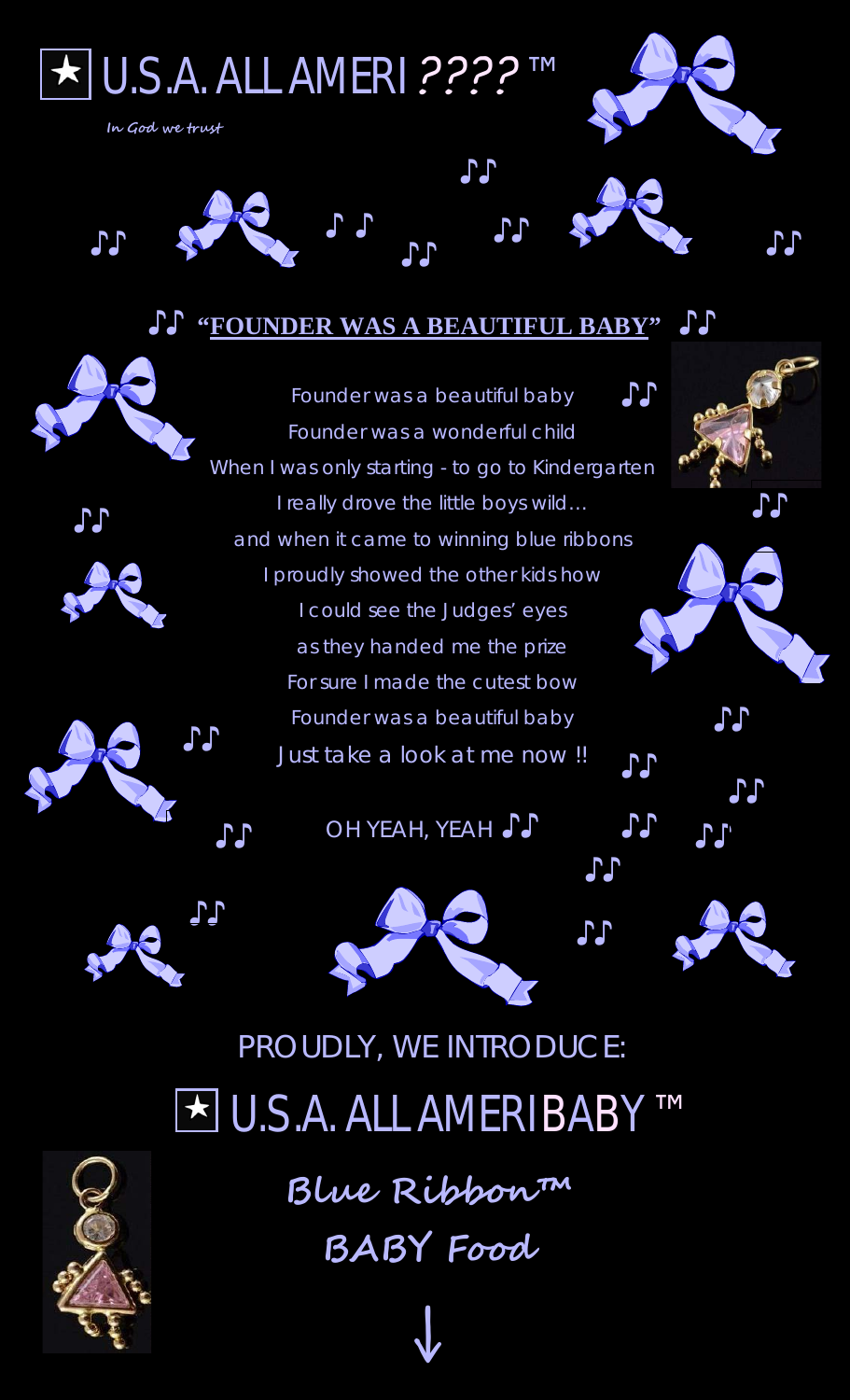

**In God we trust**



# **Blue Ribbon™ BABY Food**

### **Hi Everybody !!**

Here's more exciting !! Our Blue Ribbon™ **BABY** Food is formulated for **BOYS as well as for GIRLS !!** Have you ever heard other baby food companies make such a claim ?? These days, one can't assume; so we thought it best <u>NOT</u> to leave anything unsaid - TIME TO SMILE!!

When first offering our products for fundraising opportunities, we guaranteed LOTS OF FUN WHILE TRYING TO GET THE JOB DONE™. That's all we're trying to do when announcing our Blue Ribbon™ **BABY Food** is for BOYS **as well as** for GIRLS –YEP– just trying to have some fun.

**OKAY – DOWN TO BUSINESS:** What could be more serious than the food we put into our stomachs. Founder always says the best investment you can make is WHAT U PUT INTO UR STOMACH !! Our Blue Ribbon™ **B**A**B**Y Food is another of our very serious products.



**USDA-Certified Organic meats, whole grains, & vegetables**

**Large variety of fruits also grown organically**

**No artificial flavors, colors, or preservatives**

**Special recipes based on Baby's age**

**No sugar / No salt / Gluten-Free !!**

**Friendly to our Environment: Recyclable / Reusable JAR !!**









↓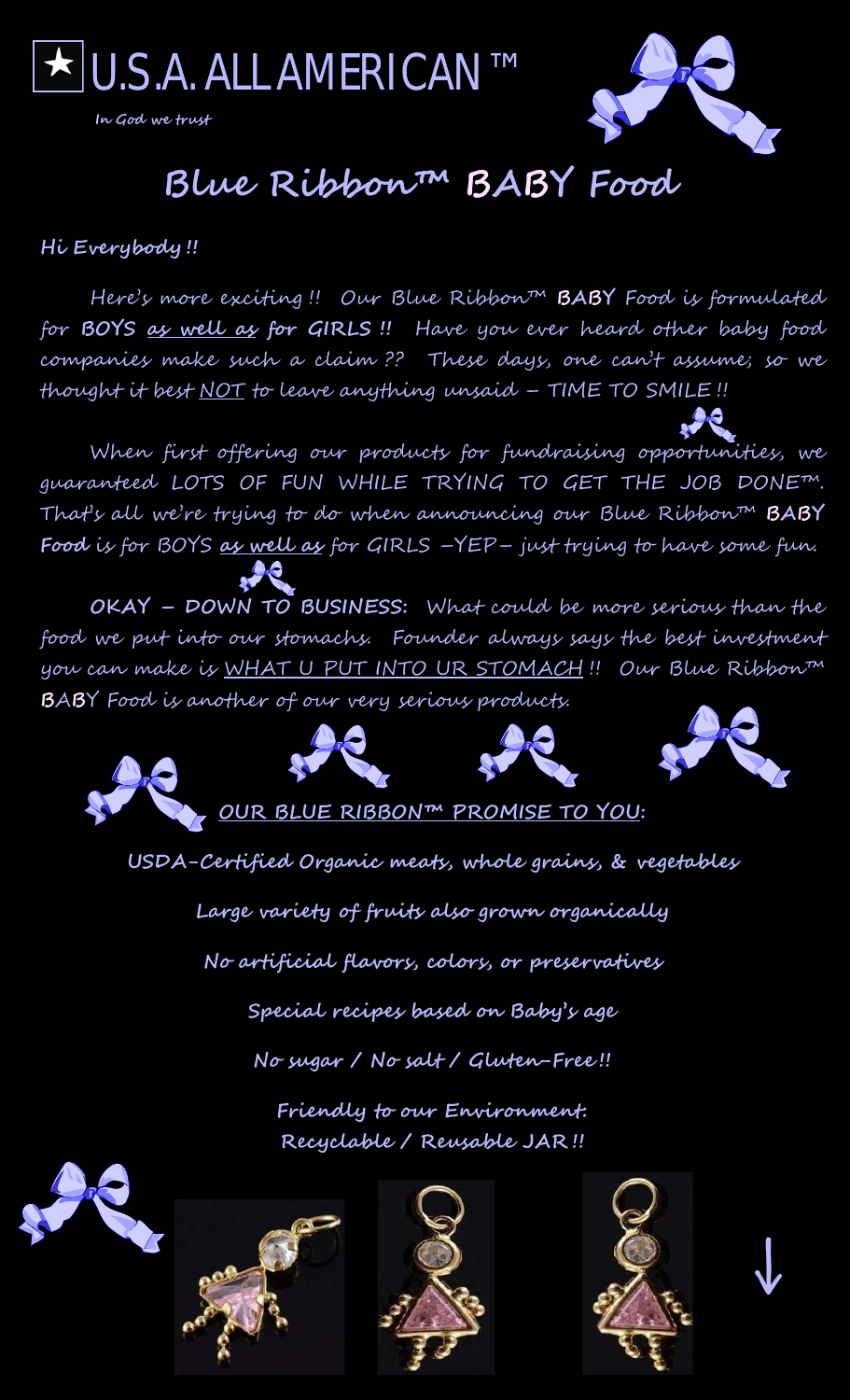

**100% Organic Fruits: Apples, Apricots, Bananas, Blueberries, Peaches & Pears, Raspberries, & Mango**

**100% Organic Vegetables: Peas & Carrots, Corn, Spinach, even BEANS !!**

**And, for Dinner: Chicken, Turkey, Barley & Oats, Sweet Potatoes, & Beets**



**WHEN BABY WANTS CEREAL: BABY gets Cereal !! Oatmeal / Rice / Granola Blended with Baby's Favorite Fruits**

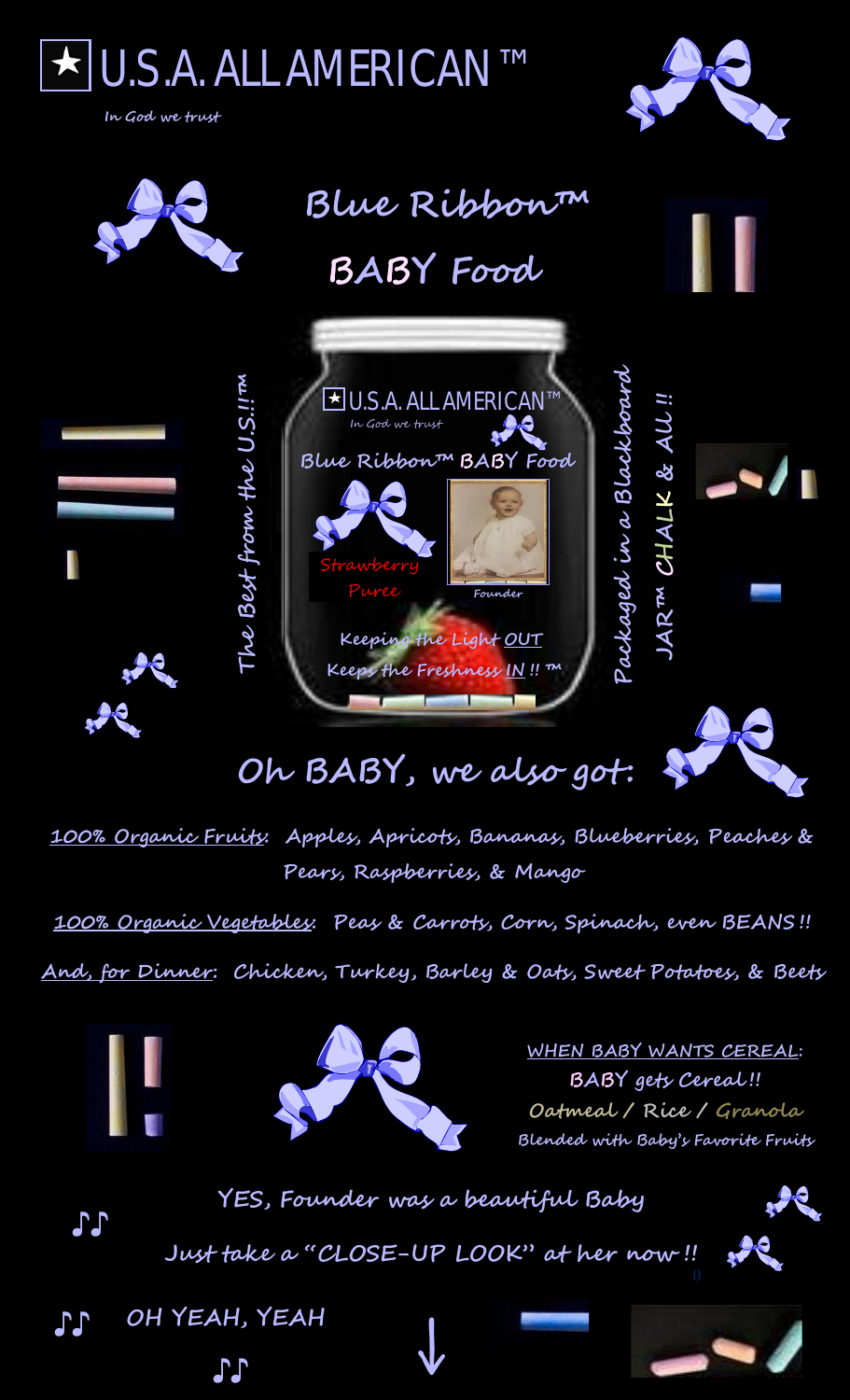

**In God we trust**





**Dear CHARMING BABIES all around the world:** 

**Want more exciting news: WE EXPORT !!** 

**In order to stay BEAUTIFUL, Baby must EAT WELL, get lots of SLEEP, drink plenty of MILK, & enjoy our Blue Ribbon™ BABY Food formulated especially for: LITTLE OL' CHARMING Y-O-U !!**

 **Sweet Dreams, - With Affection,**